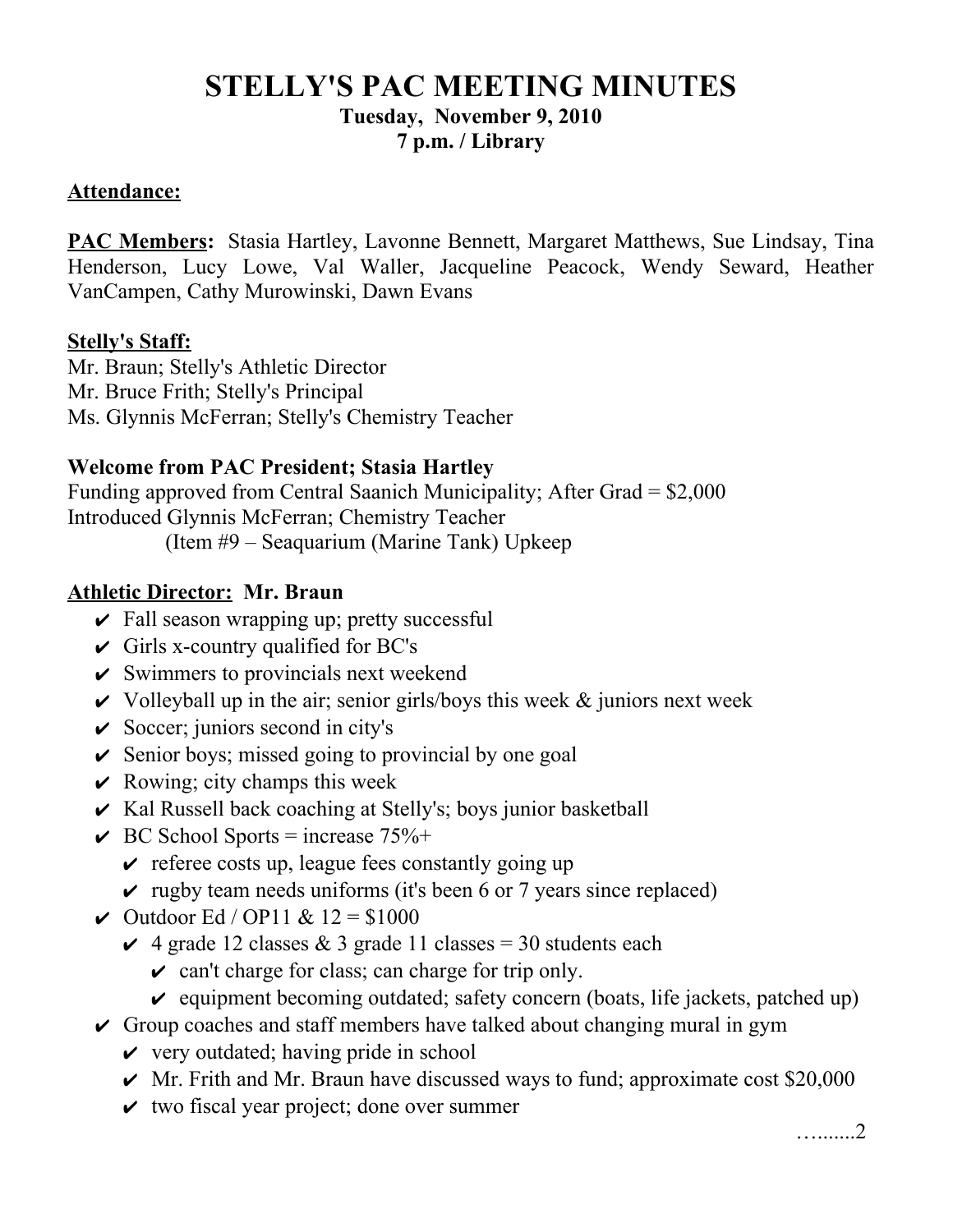# **REPORT OF OFFICERS**:

# **Adoption of October PAC Meeting Minutes**

Reviewed October PAC Meeting Minutes

Motion to adopt October 2010 PAC Meeting Minutes

*First* Jacqueline Peacock

*Seconded* Lucy Lowe

# **Administration**; Mr. Bruce Frith

- ➢ Coffee Concert; Fine Arts student group in MPR
	- $\triangleright$  local talent; coffee and goodies
- $\triangleright$  Coming up:
	- ➢ Report Cards; Nov. 17
		- ➢ different format; provincial report card
	- $\triangleright$  Parent / Teacher Interviews: November 25<sup>th</sup> 4:30 6:30 p.m.
		- $\triangleright$  In the past, parents would get a phone call from clerical staff. We don't have clerical staff to continue. Teachers will email or phone parents
		- $\triangleright$  School website has instructions on how to book on-line
	- ➢ Program dist. for assembly; all grade 12's will do
		- $\triangleright$  Life after high school; web based activity free sign-up at an institute for grade 12's
- ➢ BC Sup't Fall Conference; Victoria
	- $\triangleright$  great speakers
	- ➢ finding ways around 'personalizing learning'
- ➢ BC Sports; user fee per student
	- $\geq$  \$44,000 extra curricular
	- $\triangleright$  extra curricular is growing
		- $\triangleright$  more than 1 team in different sports
	- $\triangleright$  initiatives to fundraise; lots of work

# **Discussion: Math 10 (new curriculum)**

- parent(s) have heard comments from grade 10 students
	- trade vs college will need to take other Math??
- debate still on-going with math curriculum; post secondary

# **SPC;** Larry Rhodes

➢ Nothing to report

# **COPACS;** Jacqueline Peacock

➢ Nothing to report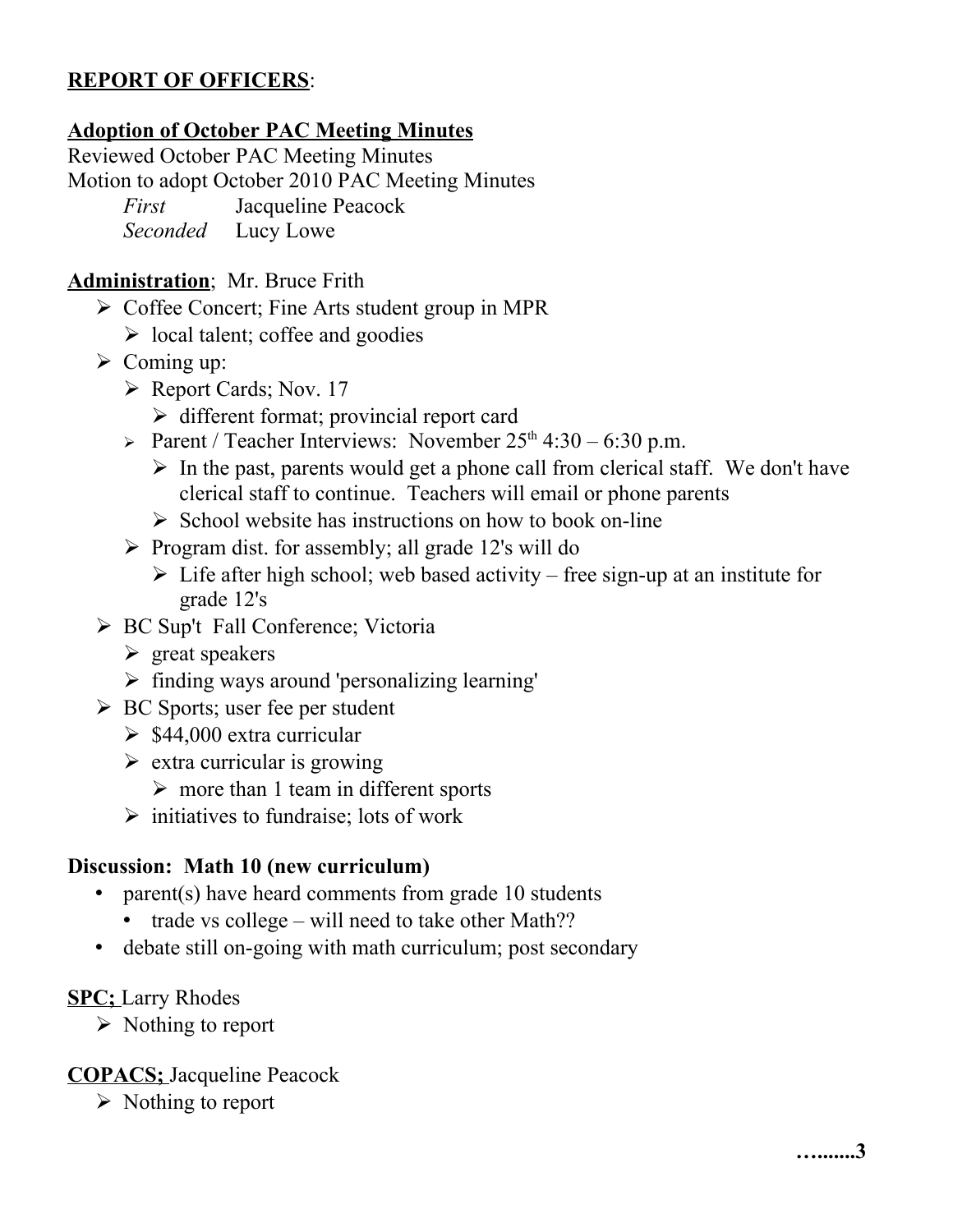# **REPORT OF OFFICERS – Cont'd.**

**Treasurer:** Sue Lindsay (financial statement attached) Regular Account: Total available =  $$2,472.37$ Gaming Account: Total available = \$20,909.29

Motion to adopt November 2010 Financial report *First* Sue Lindsay *Seconded* Lucy Lowe

# **After Grad Funding Issue;** Stasia Hartley **Policy 2210**

## **External Funding through Donations or Partnerships**

- Program; Liquor Distribution Branch
- Patrons donate and funds are distributed to school boards
- 95% of school districts participate
- Stelly's PAC requests for discussion to be re-opened. Proposal made for COPACs to reopen discussion

## **FUNDING REQUESTS**

## **Item #1**

# **Project / Initiative: Athletic Fee's**

Funds Requested: \$10,000

Motion to approve \$10,000 with the provision that money is spent on rugby uniforms first and balance to fees (gaming funds)

*First* Jacqueline Peacock *Seconded* Lucy Lowe

# **Item #2**

# **Project / Initiative: After Grad Bursaries**

Funds Requested: \$3,000 (general fund) Discussion to approve at this time \$1,000 Will review again at April 2011 Meeting Motion to approve \$1,000 (gaming funds)

*First* Margaret Matthews Seconded Jacqueline Peacock

# **Item #3**

# **Project / Initiative: Community Access**

Funds Requested: \$2,000 Motion to approve \$2,000 (gaming funds) *First* Lavonne Bennett *Seconded* Wendy Seward ….......4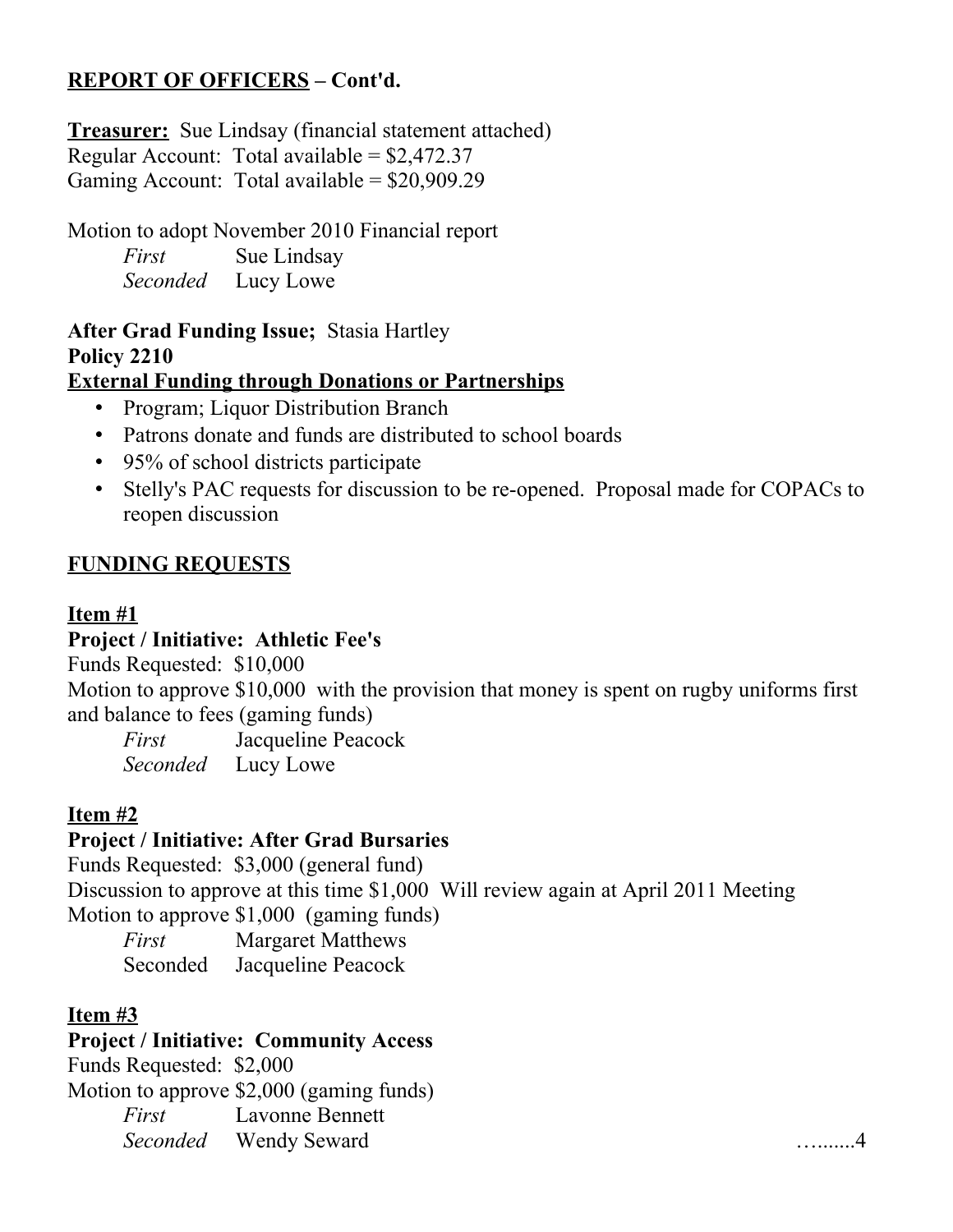# **FUNDING REQUESTS – Cont'd.**

## **Item #4**

**Project / Initiative: Camera (Canon 70) for use at School Functions**

Funds Requested: \$1,800

Motion to approve \$1,800 (gaming funds)

*First* Val Waller *Seconded* Sue Lindsay

## **Item #5**

#### **Project / Initiative: Laptop for Global Perspectives**

Funds Requested:  $$1,200$  Proposal that we fund up to  $$600.00$ Motion to table and ask for more information

*First* Tina Henderson *Seconded* Jacqueline Peacock

## **Item #6**

## **Project / Initiative: Performing Arts Awards**

Funds Requested: \$1,000

Motion to approve \$1,000 (gaming funds)

*First* Lavonne Bennett *Seconded* Wendy Seward

## **Item #7**

## **Project / Initiative: Intramural Program t-shirts**

Funds Requested: \$880 Motion to approve \$800 (gaming funds) *First* Lavonne Bennett *Seconded* Val Waller

# **Item #8**

# **Project / Initiative: Mathematics Department for Math Contest**

Funds Requested: \$700

Motion to approve \$700 (gaming funds) *First* Jacqueline Peacock

*Seconded* Wendy Seward

## **Item #9**

# **Project / Initiative: Seaquarium (Marine Tank) Upkeep**

Funds Requested: \$500-\$625 Motion to approve \$625 (gaming funds) *First* Val Waller *Seconded* Sue Lindsay .......5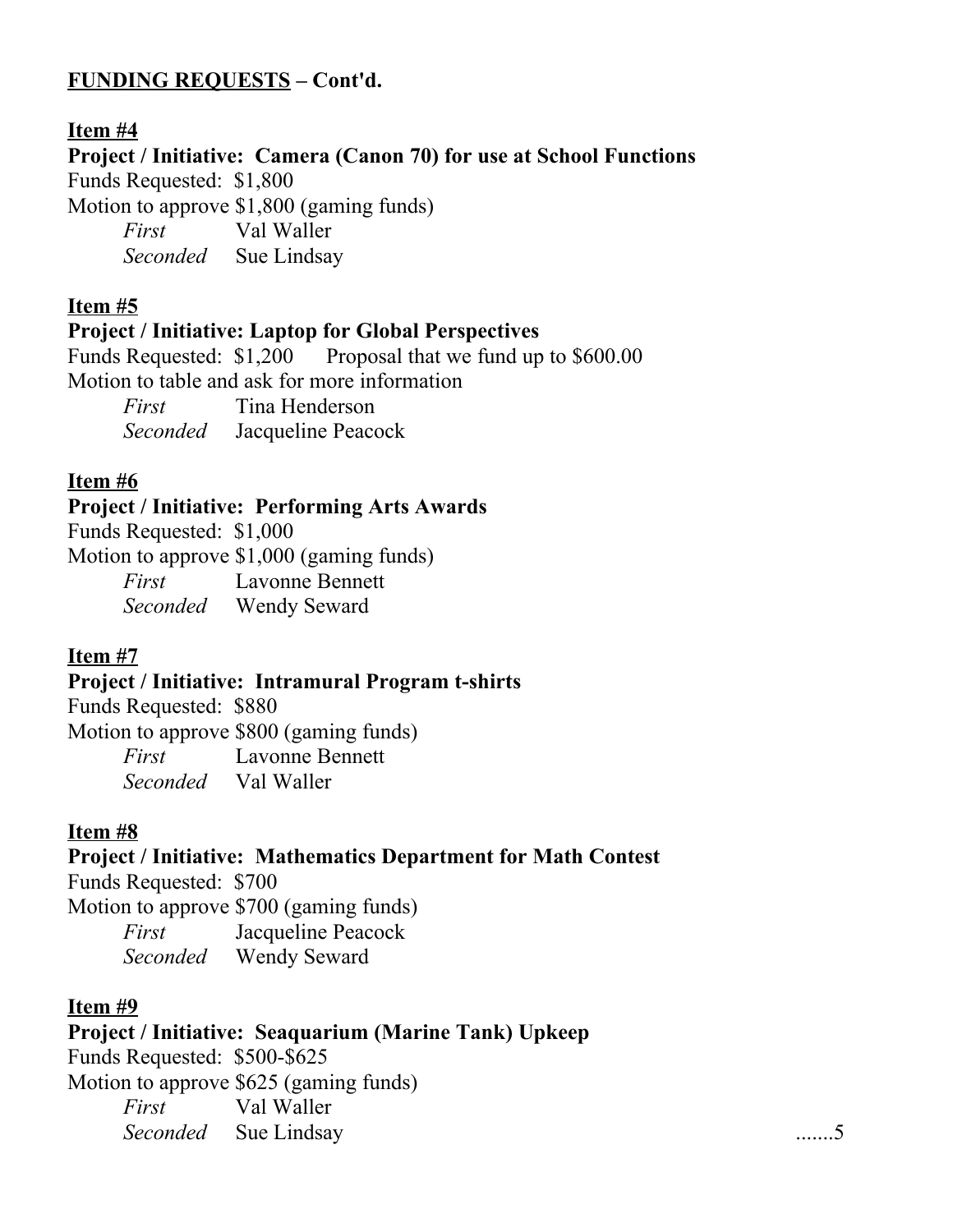# **FUNDING REQUESTS – Cont'd.**

## **Item #10 Project / Initiative: Button/magnet machine for Art department** Funds Requested: \$560 Motion to approve \$560 (gaming funds) *First* Margaret Matthews *Seconded* Sue Lindsay

#### **Item #11**

#### **Project / Initiative: Breakfast Club**

Funds Requested: \$500

Motion to approve \$500 (gaming funds) *First* Val Waller

*Seconded* Tina Henderson

## **Item #12**

## **Project / Initiative: Communication 11 to host seasonal events for daycare children/families**

….......6

Funds Requested: \$150 Motion to approve \$150 (gaming funds) *First* Val Waller *Seconded* Sue Lindsay

# **Project / Initiative; Outdoor Pursuits**

Funds Requested: \$1,000 Motion to approve \$1,000 (gaming funds) *First* Jacqueline Peacock *Seconded* Val Waller

## **Staff Appreciation Luncheon**

Funds requested: \$300 Motion to approve \$300 (regular funds) *First* Lavonne Bennett *Seconded* Jacqueline Peacock

## **PAC Office Expenses**

Funds requested: \$200 Motion to approve \$200 (regular funds) *First* Lavonne Bennett *Seconded* Jacqueline Peacock